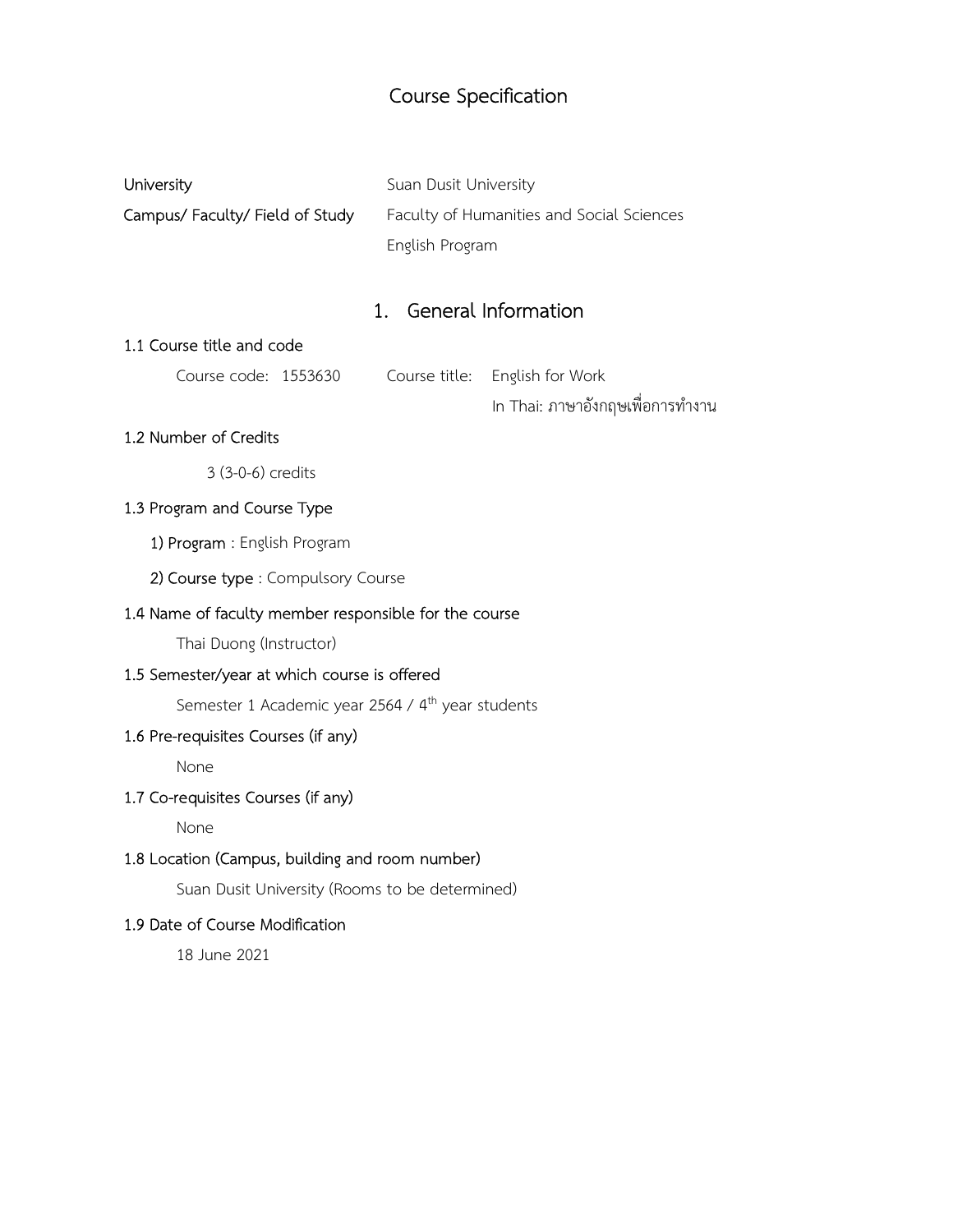# 2. Aims and Objectives

#### 2.1 Course objectives

#### 1) Morals and Ethics

 Practice self-discipline and punctuality in and responsibility for all the assigned work. Develop problem-solving skills bearing in mind the moral, legal, and ethical considerations of their actions; be open-minded and respectful of opinions, social views, and cultural beliefs others by listening, being able to work harmoniously with others.

#### 2) Knowledge

 Acquire the knowledge on various concepts, theories and principles of the English language relevant to the academic discipline and specialized field of study; devise effective problemsolving skills to be self-directed and prepared for lifelong learning; integrate language knowledge with other related sciences to enhance  $21^{st}$ -century skills

#### 3) Cognitive Skills

 Compile information and analyze problems and solve them critically, and with much creativity; integrate learned language and academic skills with different job occupations and in various societies and culture; and use innovative technological tools to improve communication and independent learning skills

#### 4) Interpersonal Skills and Responsibilities

 Have the initiative to help others, exhibit leadership and cooperative skills to be able to work well with others and collaboratively solve problems through the use of information and communication technology (ICT) tools

#### 5) Analytical, Communicative and IT Skills

 Demonstrate computer and basic mathematical skills; be able to distinguish appropriate technological tools to use in retrieving information and criticize different types of information obtained from various resources and its veracity and validity; develop lifelong learning skills by using ICT tools available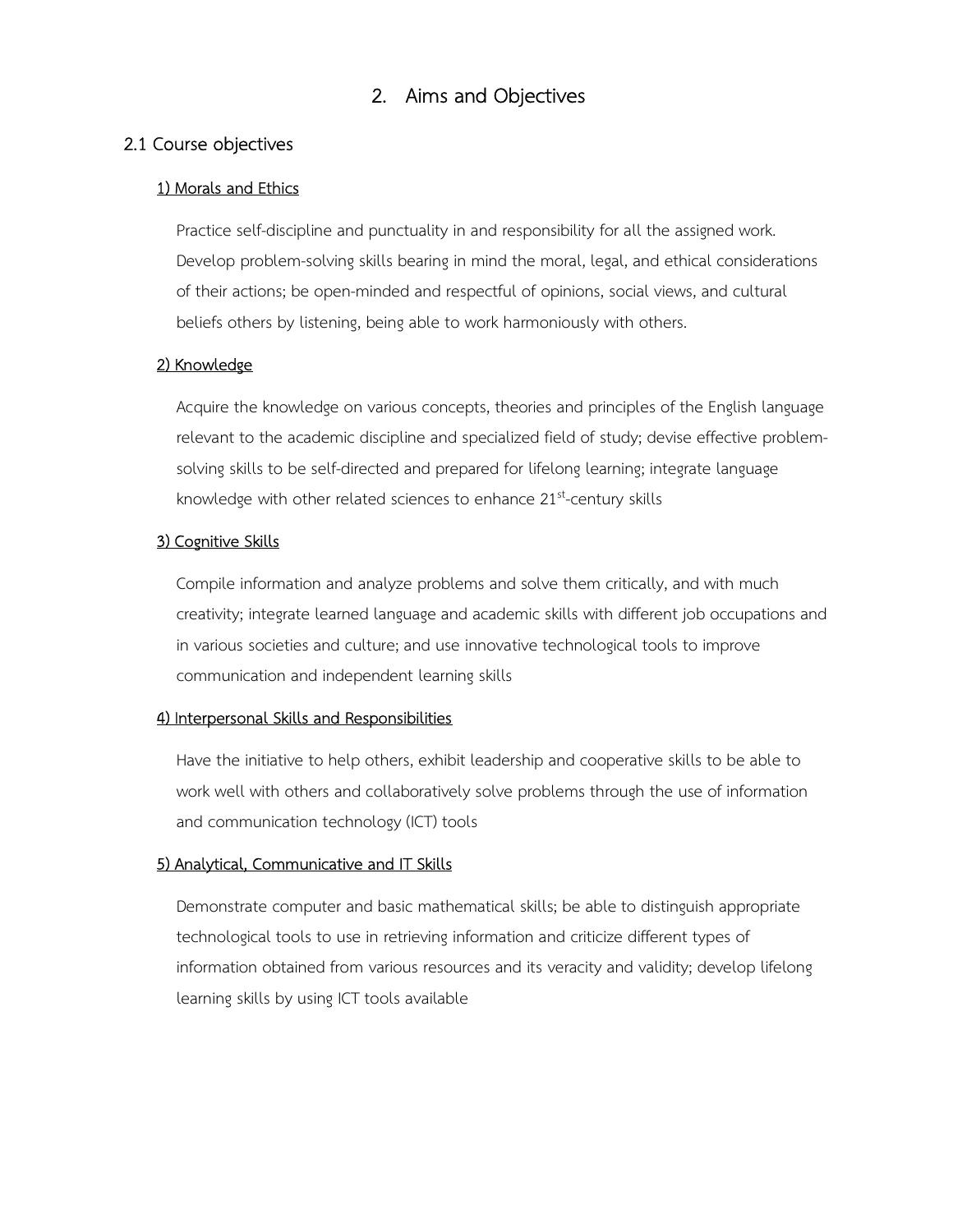## 2.2 Purposes for course development and modification

To modify and improve the course through the addition of teaching methods that promote active learning. These methods will help ensure that the aims and objectives of the course will be achieved.

# 3. Course Management

## 3.1 Course description

การพูดและการเขียนเพื่อการสื่อสารในที่ทำงานทั่วไป ได้แก่ การสัมภาษณ์งาน การสนทนาทางโทรศัพท์ การบอก กำหนดการ และการนัดหมาย การต้อนรับแขก การบอกทิศทาง การบอกวิธีการหรือให้คำแนะนำ การประชุม และการ ้อภิปรายในที่ประชุม แนวความคิด คำศัพท์ และสำนวนภาษาต่างๆที่เป็นประโยชน์และเกี่ยวข้องกับหัวข้อเหล่านี้

Oral and written communication for common work interactions: job interviews, telephone conversations, scheduled appointments, reception of visitors, directions, instructions, meetings and discussions; useful concepts, vocabularies and expressions related to the topics.

## 3.2Teaching Hours per semester

| Lecture  | Practice | Self Study | Additional |
|----------|----------|------------|------------|
| 45 hours |          | 90 hours   |            |

## 3.3 Consultation Hours

- 1) Group and/or individual consultations may be arranged twice a week.
- 2) Consultations may also be done through email and social media messaging for

convenience.

Contact information:

Thai: tyler.sdu@gmail.com Mobile number: 0880287888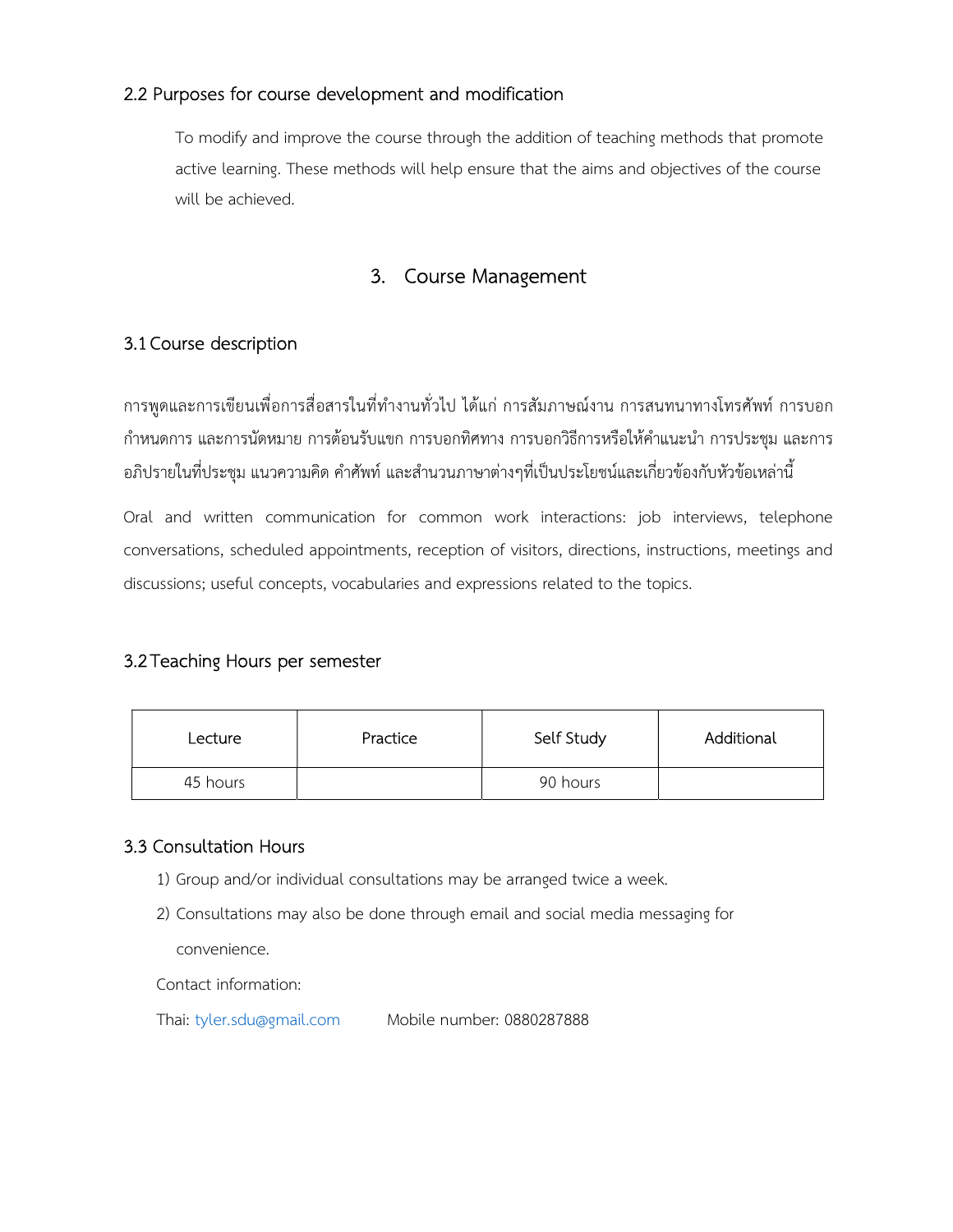# 4. Student Learning Development

# Teaching and Assessment

| Learning Domain                                                                                                                                                                                                                                                                                                                                                                                                            | Strategy                                                                                                                                                                                                                     | Assessment                                                                                                                                         | Week of    | Percentage |
|----------------------------------------------------------------------------------------------------------------------------------------------------------------------------------------------------------------------------------------------------------------------------------------------------------------------------------------------------------------------------------------------------------------------------|------------------------------------------------------------------------------------------------------------------------------------------------------------------------------------------------------------------------------|----------------------------------------------------------------------------------------------------------------------------------------------------|------------|------------|
|                                                                                                                                                                                                                                                                                                                                                                                                                            |                                                                                                                                                                                                                              | Method                                                                                                                                             | Evaluation |            |
| <b>Morals and Ethics</b>                                                                                                                                                                                                                                                                                                                                                                                                   |                                                                                                                                                                                                                              |                                                                                                                                                    |            |            |
| 1. Be self-disciplined, punctual, and responsible for study and<br>assigned work.<br>2. Be able to acquire and apply the knowledge morally and<br>ethically<br>3. Accept other people's opinions, have public mind, and<br>collaborate with others.<br>4. Be open-minded and have a holistic understanding of the<br>society and the world.<br>5. Solve problems with legal discretion, social norms, and Thai<br>culture. | Promote cooperative learning<br>that can help develop<br>problem solving skills by<br>prioritizing activities that are<br>done by groups to let<br>students learn to share equal<br>responsibility in accomplishing<br>tasks | Students will be observed for<br>their work behavior by the<br>lecturer and will also be<br>evaluated by their peers                               | $1 - 15$   | 15%        |
| Knowledge<br>1. Have the general and systematic knowledge of the<br>principles, theories, and subject matter of the English<br>language.<br>2. Do researches and improve the knowledge for life - long<br>learning.<br>3. Apply the knowledge of language for individual's                                                                                                                                                 | Employ simulation and<br>interactive demonstrations in<br>presenting theories and<br>principles of correspondence<br>and the practical application<br>of these concepts                                                      | Written formative and<br>summative assessments<br>(writing exercises, short tests,<br>midterms and final<br>exam) will be given to the<br>students | $1 - 15$   | 40%        |
| development and solve the problems.                                                                                                                                                                                                                                                                                                                                                                                        |                                                                                                                                                                                                                              |                                                                                                                                                    |            |            |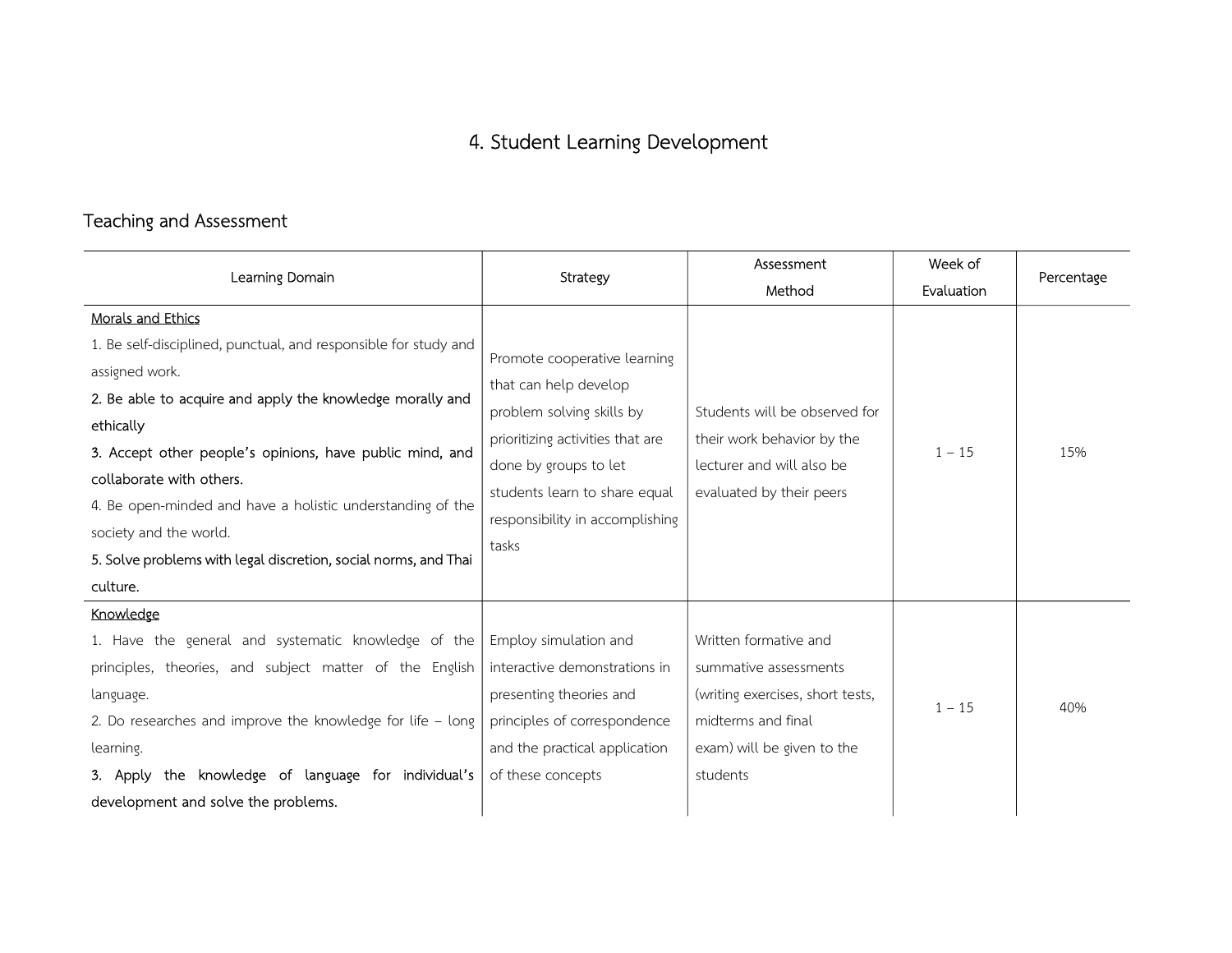|                                                                                                                                                                                                                                                                                                                                                                                                                                                                                                                                                      |                                                                                                                                                           | Assessment                                                                                                                                                            | Week of    |            |
|------------------------------------------------------------------------------------------------------------------------------------------------------------------------------------------------------------------------------------------------------------------------------------------------------------------------------------------------------------------------------------------------------------------------------------------------------------------------------------------------------------------------------------------------------|-----------------------------------------------------------------------------------------------------------------------------------------------------------|-----------------------------------------------------------------------------------------------------------------------------------------------------------------------|------------|------------|
| Learning Domain                                                                                                                                                                                                                                                                                                                                                                                                                                                                                                                                      | Strategy                                                                                                                                                  | Method                                                                                                                                                                | Evaluation | Percentage |
| 4. Integrate the knowledge of language with other related field                                                                                                                                                                                                                                                                                                                                                                                                                                                                                      |                                                                                                                                                           |                                                                                                                                                                       |            |            |
| of study for reinforce 21 <sup>st</sup> century skills.                                                                                                                                                                                                                                                                                                                                                                                                                                                                                              |                                                                                                                                                           |                                                                                                                                                                       |            |            |
| <b>Cognitive Skills</b><br>1. Assess information, analyze cause of problem, and solve<br>problem with suitable solution and creative.<br>2. Integrate the English language skills and understand<br>academic and professional concepts of the English language<br>for future career.<br>3. Apply innovation for communication skill improvement and<br>life-long learning including exchange knowledge with other<br>people.<br>4. Be able to apply the concepts and innovate to aid in<br>continuously developing academic and professional skills. | Organize activities that use<br>the problem-based learning<br>method to allow students to<br>think logically and learn in a<br>more constructive approach | Students will be observed for<br>their work behavior by the<br>lecturer as well as their peers<br>and will also be assessed<br>through written tests and<br>exercises | $1 - 15$   | 20%        |
| Interpersonal Skills and Responsibility<br>1. Have the initiative to help others to solve problems and<br>collaborate with other people creatively.<br>2. Be initiative and creative in analyzing and solving problems<br>with the knowledge of language including technology in<br>present day.<br>3. Show responsibility in learning to achieve personal<br>development and help other people.<br>4. Show leadership skill and be a reasonable follower when<br>collaborating with other people.                                                   | Organize activities that<br>employ cooperative learning<br>and problem-based learning<br>to encourage students to<br>work collaboratively                 | Behavioral observation and<br>peer evaluation for group<br>work or group assignments                                                                                  | $1 - 15$   | 20%        |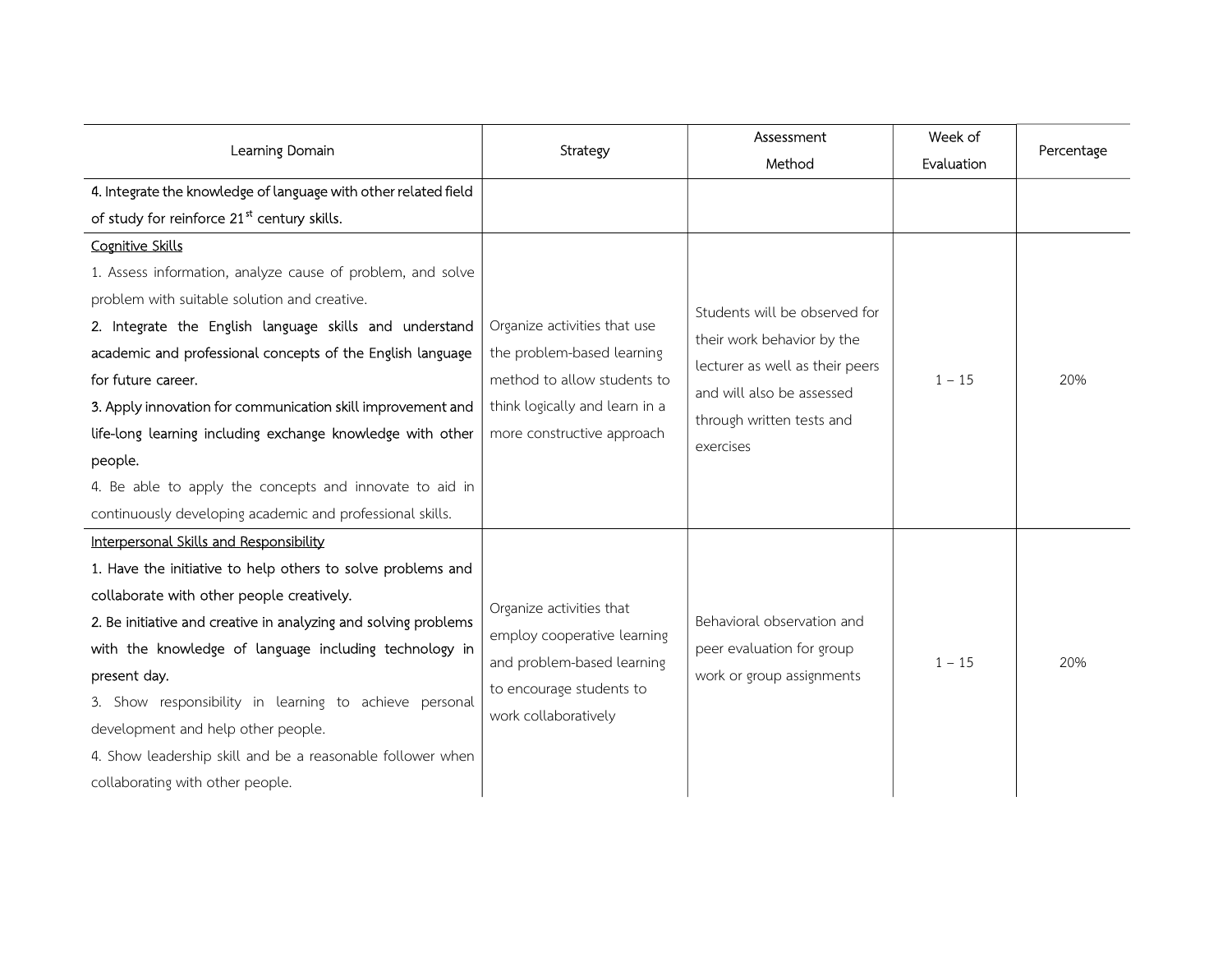|                                                              |                                  | Assessment                   | Week of    |            |
|--------------------------------------------------------------|----------------------------------|------------------------------|------------|------------|
| Learning Domain                                              | <b>Strategy</b>                  | Method                       | Evaluation | Percentage |
| Analytical, Communicative and IT Skills                      |                                  |                              |            |            |
| 1. Be skillful in computer and basic mathematics.            |                                  |                              |            |            |
| 2. Select media and technology suitable with learning and    |                                  |                              |            |            |
| searching information effectively.                           | Assign tasks that involve the    |                              |            |            |
| 3. Be able to use technology in acquiring, gather and        | use of technology in searching   | Students will be evaluated   |            |            |
| recommend accurate and correct information for self-         | for information and encourage    | through written assignments, |            |            |
| development and life-long learning.                          | students to utilize a variety of | group presentations and      | $1 - 15$   | 5%         |
| 4. Apply media and technology for communication accurately   | technological resources in       | projects                     |            |            |
| and appropriately.                                           | accomplishing and presenting     |                              |            |            |
| 5. Be able to check and adjust media and technological       | tasks                            |                              |            |            |
| application suitably and usefully for language communication |                                  |                              |            |            |
| and life-long learning.                                      |                                  |                              |            |            |
|                                                              |                                  |                              |            |            |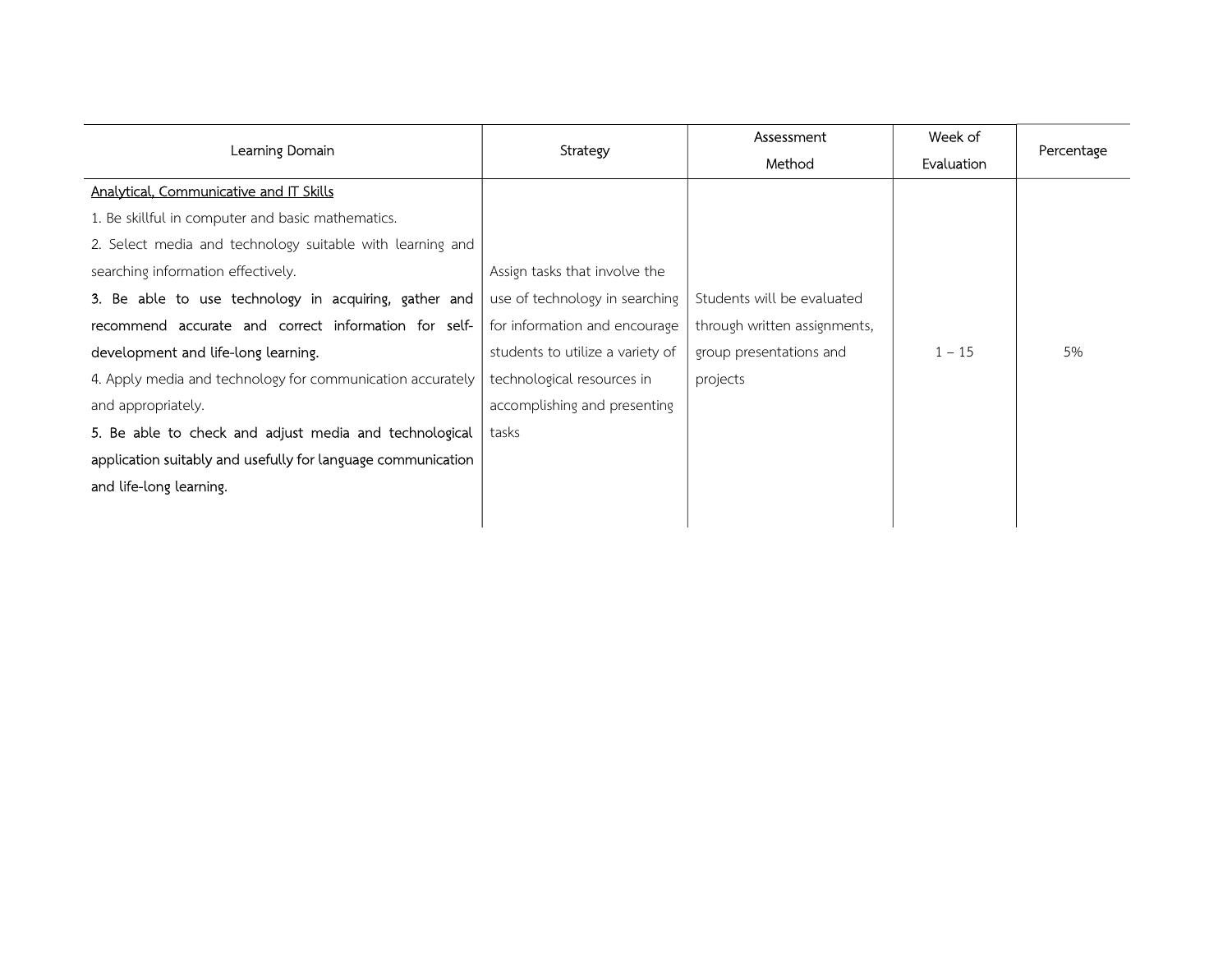# 5. Lesson Plan and Evaluation

## 5.1 Lesson Plan

| Week No.<br>(No. of<br>hours) | Topics / Details                                                                                                                                                              | Teaching Strategies / Exercises                                                                                                                             | Assessment and Evaluation<br>(Percentage)                                        | Lecturer   |            |
|-------------------------------|-------------------------------------------------------------------------------------------------------------------------------------------------------------------------------|-------------------------------------------------------------------------------------------------------------------------------------------------------------|----------------------------------------------------------------------------------|------------|------------|
| (3 Hrs.)                      | Introduction to English for Work<br>Explain course syllabus and requirements<br>$\bullet$<br>Overview of topics to be covered in course<br>$\bullet$<br>Pre-course assessment | Power point presentation, ice-breaking<br>activity, group discussion, written self-<br>assessment assignment                                                | Attendance<br>and Participation $-15%$<br>Assignments - 20%<br>Presentations-30% |            | Thai Duong |
| $\mathbf{2}$<br>(3 Hrs.)      | Career Exploration<br>Goal Setting<br>$\bullet$<br>Self-analysis - strengths and interests                                                                                    | Group brainstorming activity, Power<br>point lecture, worksheet assignment,<br>discussion                                                                   |                                                                                  | Thai Duong |            |
| 3<br>(3 Hrs.)                 | Types of Work Skills<br>Soft skills vs. technical skills<br>Critical thinking<br>$\bullet$<br>Workforce trends                                                                | Group brainstorming, video, Power point<br>lecture, online reading comprehension,<br>discussion                                                             | Attendance<br>and Participation $-15%$                                           | Thai Duong |            |
| 4<br>(3 Hrs.)                 | <b>Telephoning Skills</b><br>Informal vs formal telephoning situations<br>English phrases for business telephoning<br>Taking and leaving messages                             | Power point presentation, listening to<br>sound clips, group activity and<br>brainstorming, group role play scenarios,<br>assignment recording a sound clip | Assignments - 20%<br>Presentations-30%                                           | Thai Duong |            |
| 5<br>(3 Hrs.)                 | <b>Receiving Visitors</b><br>Greeting visitors at the workplace                                                                                                               | Viewing a video clip, worksheet for<br>vocabulary and grammar, pair work for                                                                                | Attendance<br>and Participation $-15%$                                           | Thai Duong |            |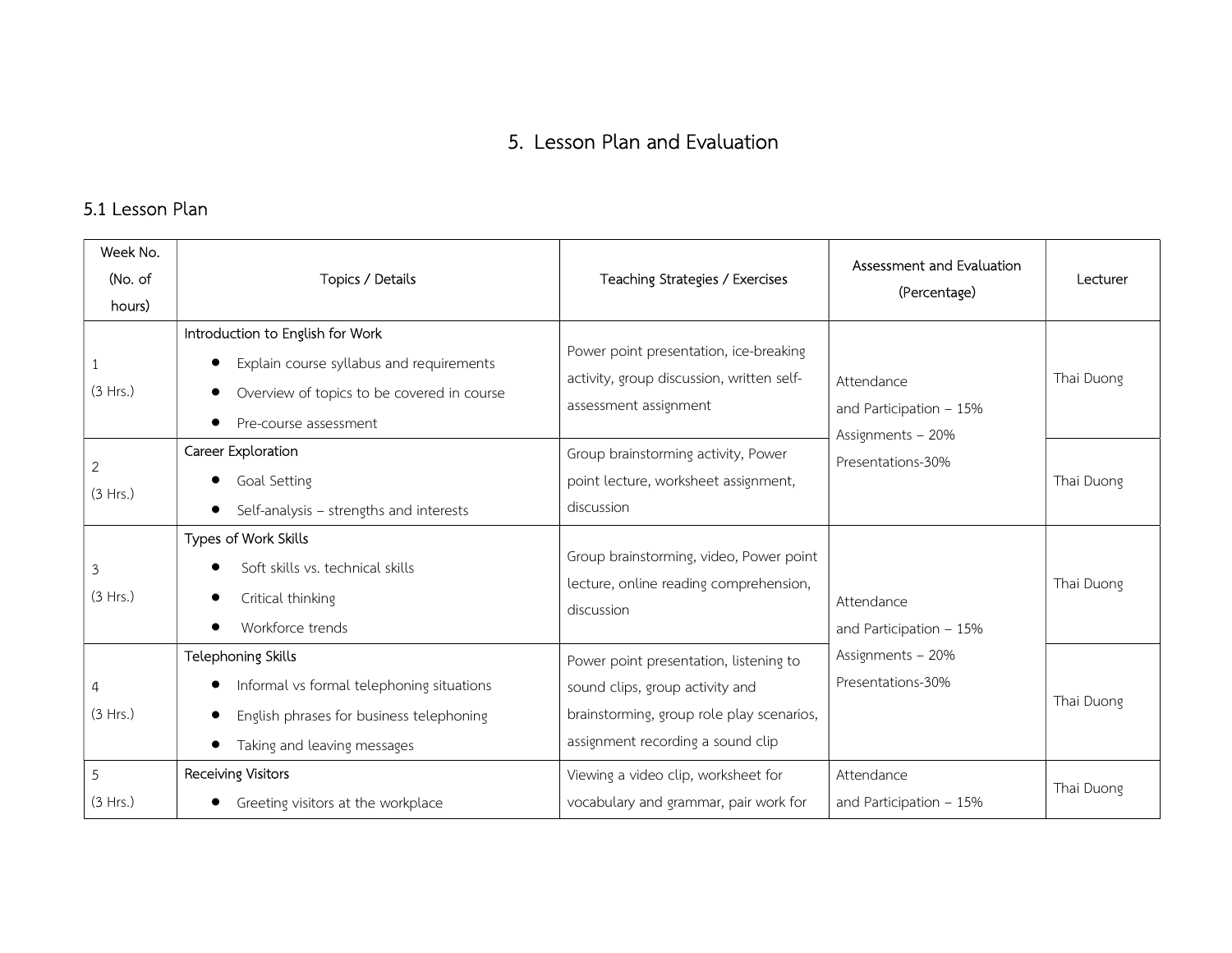|                            | Talking about the organization<br>$\bullet$                                                                                                       | written and oral practice, assignment to                                                                                             | Assignments - 20%                                           |            |
|----------------------------|---------------------------------------------------------------------------------------------------------------------------------------------------|--------------------------------------------------------------------------------------------------------------------------------------|-------------------------------------------------------------|------------|
|                            | Expressions for small talk and hospitality                                                                                                        | video                                                                                                                                | Presentations-30%                                           |            |
| 6<br>(3 Hrs.)              | Financial Literacy<br>Opening a bank account<br>$\bullet$<br>Reading bank statements<br>Budgets and bills                                         | Power point presentation, group activity<br>and discussion, speaking assignment,<br>online activity, feedback                        |                                                             | Thai Duong |
| $\overline{7}$<br>(3 Hrs.) | The Business E-mail<br>Comprehending email messages<br>$\bullet$<br>How to write and respond to e-mails<br>$\bullet$<br>Proof-reading your emails | Power point lecture, handout for<br>identifying errors, exercises for grammar<br>and, discussion, written assignment for<br>homework | Attendance<br>and Participation $-15%$                      | Thai Duong |
| 8<br>(3 Hrs.)              | Meetings<br>Language of meetings<br>How to write a meeting agenda<br>$\bullet$<br>Managing remote meetings                                        | Power point presentation, video clip,<br>listening to sound clips, vocabulary<br>practice, simulation of a meeting,<br>feedback      | Assignments - 20%<br>Presentations-30%                      | Thai Duong |
| 9<br>(3 Hrs.)              | Negotiations<br>Negotiation strategies<br>Language for negotiations<br>Negotiation simulation practice                                            | Power point instruction, videos,<br>common expressions handout, small<br>group practice, quiz                                        | Attendance<br>and Participation $-15%$<br>Assignments - 20% | Thai Duong |
| 10<br>(3 Hrs.)             | Presentation Skills<br>Organizing your presentation<br>Presentation delivery and visual aids<br>Impromptu speaking practice                       | Power point lecture, group<br>brainstorming, assign individual topics for<br>impromptu presentation, record on<br>video              | Presentations-30%<br>Project - 15%                          | Thai Duong |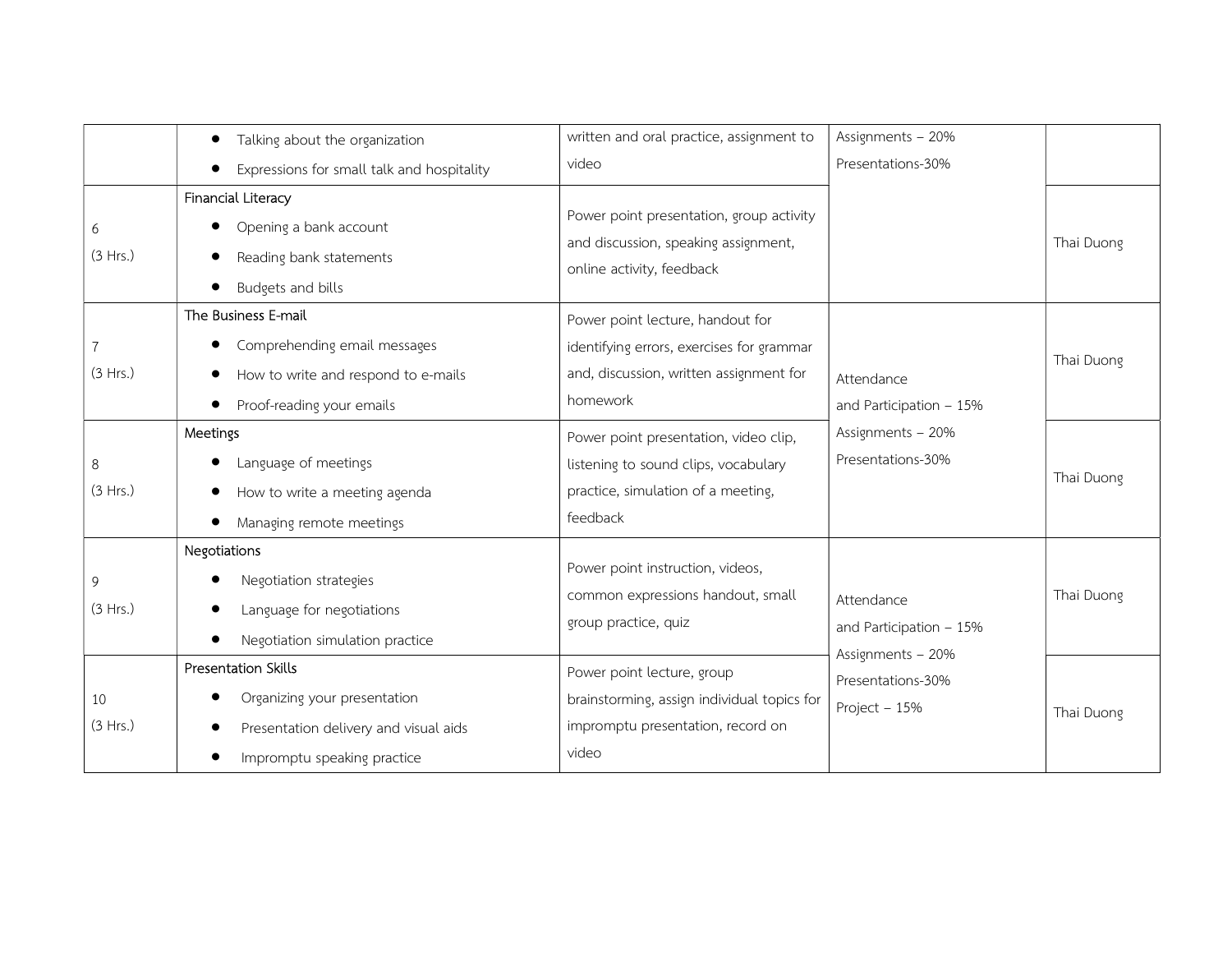| 11<br>(3 Hrs.) | Intercultural Communication<br>Gestures and body language<br>$\bullet$<br>Low and high context cultures<br>$\bullet$<br>Verbal and non-verbal cultural differences             | Videos, Power point lecture, small group<br>discussion, written assignment, group<br>presentations                        |                                                             | Thai Duong |
|----------------|--------------------------------------------------------------------------------------------------------------------------------------------------------------------------------|---------------------------------------------------------------------------------------------------------------------------|-------------------------------------------------------------|------------|
| 12<br>(3 Hrs.) | Applying for Work - CV and Cover Letter<br>Reading job descriptions and postings<br>Writing the CV or application<br>$\bullet$<br>Writing the cover letter                     | Power point presentation, group activity<br>and discussion, written assignment,<br>online research and activity, feedback | Attendance<br>and Participation $-15%$<br>Assignments - 20% | Thai Duong |
| 13<br>(3 Hrs.) | Applying for Work - Job Interview<br>Purpose of an introduction<br>$\bullet$<br>Interviewing for the job<br>$\bullet$<br>Networking                                            | Power point and video lecture, Q and A<br>with students, pairs practice dialogs,<br>presentation to video, peer feed back | Presentations-30%<br>Project - 15%                          | Thai Duong |
| 14<br>(3 Hrs.) | Social Media Marketing<br>Making a video CV / introduction video<br>Social media apps for personal development<br>$\bullet$<br>Using social media for marketing and networking | Power point and videos, class discussion<br>with students, small group discussion,,<br>peer presentations and feed back   | Attendance<br>and Participation $-15%$<br>Assignments - 20% | Thai Duong |
| 15<br>(3 Hrs.) | In-Class Project Presentations<br>Students deliver a presentation about their<br>project                                                                                       | Student individual presentations for<br>evaluation, comments, and feedback                                                | Presentations-30%<br>Project - 15%                          | Thai Duong |
| 16<br>(3 Hrs.) | Final Exam Interviews<br>Written examination<br>Individual oral examination                                                                                                    | One-on-one interview, written<br>examination                                                                              | Final Exam - 20%                                            | Thai Duong |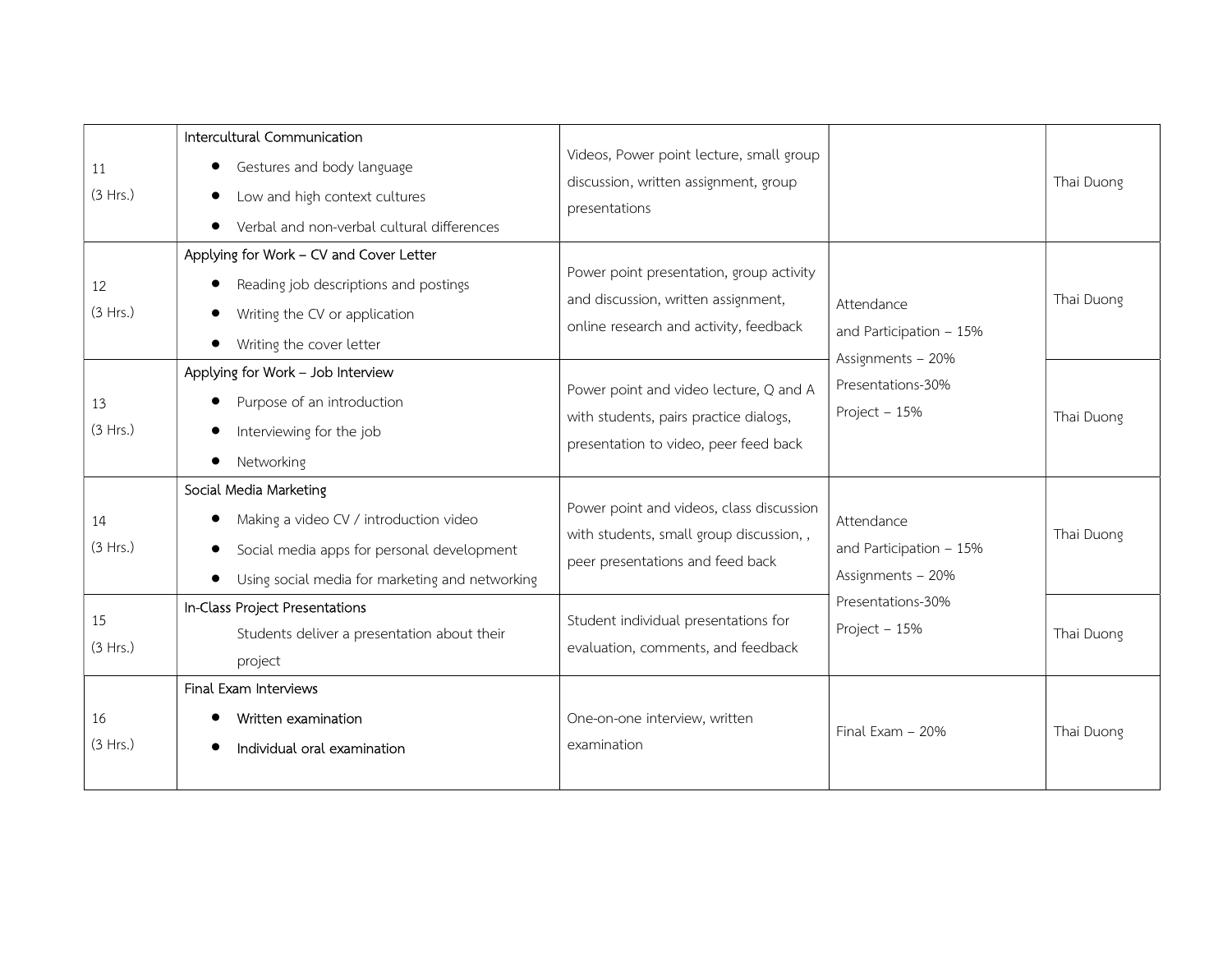## 5.2 Assessment and Evaluation

1) Grading Breakdown:

| Attendance and participation | 15% |
|------------------------------|-----|
| Written assignments          | 20% |
| Presentations                | 30% |
| Social media project         | 15% |
| Final exam                   | 20% |
|                              |     |

2) Grade Evaluation:  $\Box$  Norm-Referenced  $\Box$  Criterion-Referenced

| Score    | Grade          |
|----------|----------------|
| 85-100   | Α              |
| 79-84    | $\mathsf{B}^+$ |
| 73-78    | B              |
| 67-72    | $\mathsf{C}^+$ |
| 61-66    | $\mathsf{C}$   |
| 55-60    | $\mathsf{D}^+$ |
| 50-54    | D              |
| $0 - 49$ | F              |

#### Grading Criteria

# 6. Learning Resources

#### 6.1 Required Texts

Duong, Thai. (2021) English for Work. Suan Dusit Graphic Site.

## 6.2 Essential References

http://www.youtube.com http://www.google.com

# 6.3 Recommended Books and Reference Material

Authentic online learning materials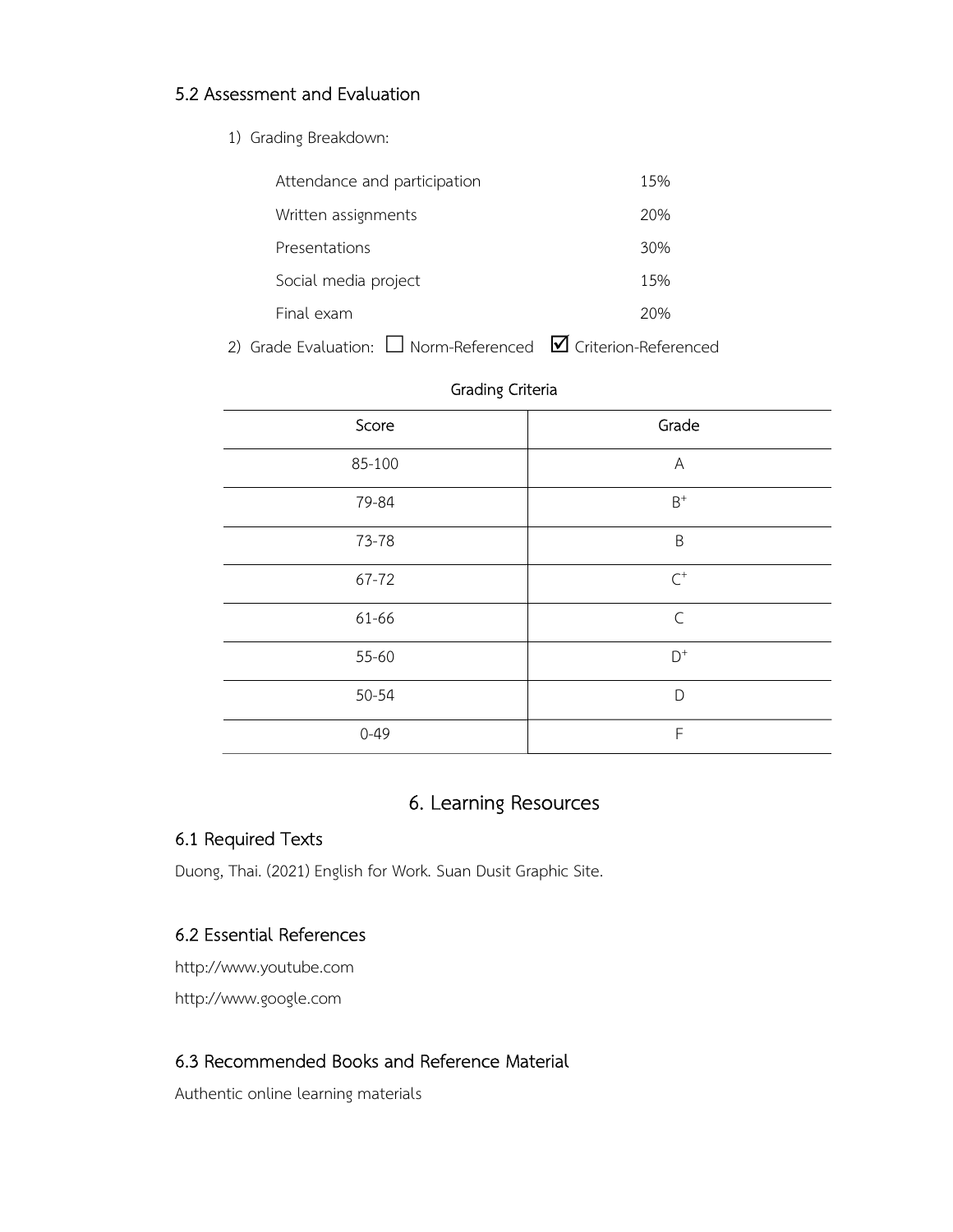# 7. Course Evaluation and Improvement

#### 7.1 Student course evaluation strategies

1) Confidential teacher evaluation done by the students

2) Evaluation of each learning domain done by the students

#### 7.2 Teaching evaluation strategies

1) Confidential Teacher Evaluation Form

2) Student self-evaluation form

#### 7.3 Teaching Improvement Process

Course and teaching evaluation results will determine appropriate improvements for the course and the teaching strategies

## 7.4 Standard verification of student achievement

Verification of student learning outcome is done through behavioral observation, test scores, activities and presentations.

|                                         | Evaluation Methods |         |               |  |
|-----------------------------------------|--------------------|---------|---------------|--|
| Learning Outcome                        | Behavioral         | Tests / | Activities /  |  |
|                                         | Observation        | Exams   | Presentations |  |
| Morals and ethics                       |                    |         |               |  |
| Knowledge                               | √                  |         |               |  |
| Cognitive Skills                        |                    |         |               |  |
| Interpersonal skills and responsibility |                    |         |               |  |
| Analytical, Communicative and IT skills |                    |         |               |  |

## 7.5 Action plan for verifying and improving course effectiveness

1) Verification is done following the standards in 7.4

2) Course effectiveness will be bases on student performance and evaluation.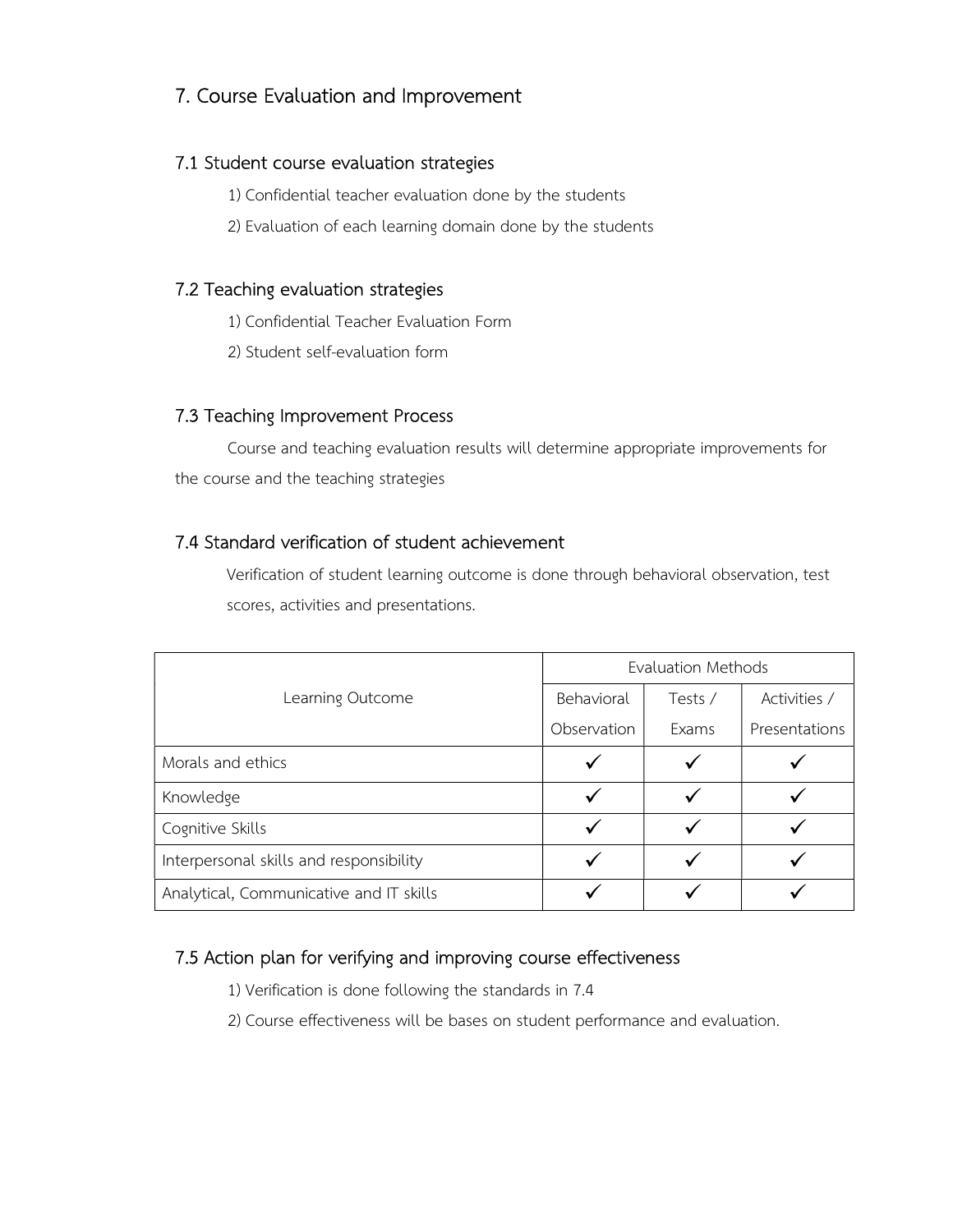# Rubrics for Presentations

| Content      | Incomplete parts  | Barely complete   | Nearly complete,   | Complete and       |
|--------------|-------------------|-------------------|--------------------|--------------------|
|              | and incomplete    | with few          | with some details  | clear; presented   |
|              | details           | important parts   | missing            | what was           |
|              | 1point            | missing           | 3points            | required           |
|              |                   | 2points           |                    | 5points            |
| Organization | Main points are   | Main points need  | Main points are    | Main points are    |
|              | not clear and     | clarity and extra | somewhat clear;    | clear and well-    |
|              | need a lot of     | explanation level | some points not    | organized          |
|              | explanation Click | 2points           | organized          | 5points            |
|              | to edit level     |                   | 3points            |                    |
|              | 1point            |                   |                    |                    |
| Language     | Use of language   | Use of language   | Use of language    | Use of language    |
| Use          | is inappropriate  | causes potential  | does not have      | contributes to     |
|              | Often mumbles     | confusion, and/or | negative impact,   | effectiveness of   |
|              | or cannot be      | vocalized pauses  | and vocalized      | the speech, and    |
|              | understood with   | (um uh er etc.)   | pauses (um uh er   | vocalized pauses   |
|              | more than three   | are distracting   | etc.) not          | (um uh er etc.)    |
|              | mispronounced     | Speaks clearly    | distracting Speaks | not distracting    |
|              | words             | and distinctly    | clearly and        | Speaks clearly     |
|              | 1point            | most of the time  | distinctly nearly  | and distinctly all |
|              |                   | with no more      | all the time with  | the time with no   |
|              |                   | than two          | no more than       | mispronounced      |
|              |                   | mispronounced     | one                | words              |
|              |                   | words             | mispronounced      | 5points            |
|              |                   | 2points           | word               |                    |
|              |                   |                   | 3points            |                    |
| Presentation | The presentation  | The presentation  | The presentation   | The presentation   |
|              | is not complete   | is barely         | is somewhat        | is complete with   |
|              | with multimedia   | complete with     | complete with      | multimedia         |
|              | objects and       | multimedia        | multimedia         | objects and        |
|              | information       | objects and       | objects and        | information        |
|              | 1point            | information       | information        | 5points            |
|              |                   | 2points           | 3points            |                    |